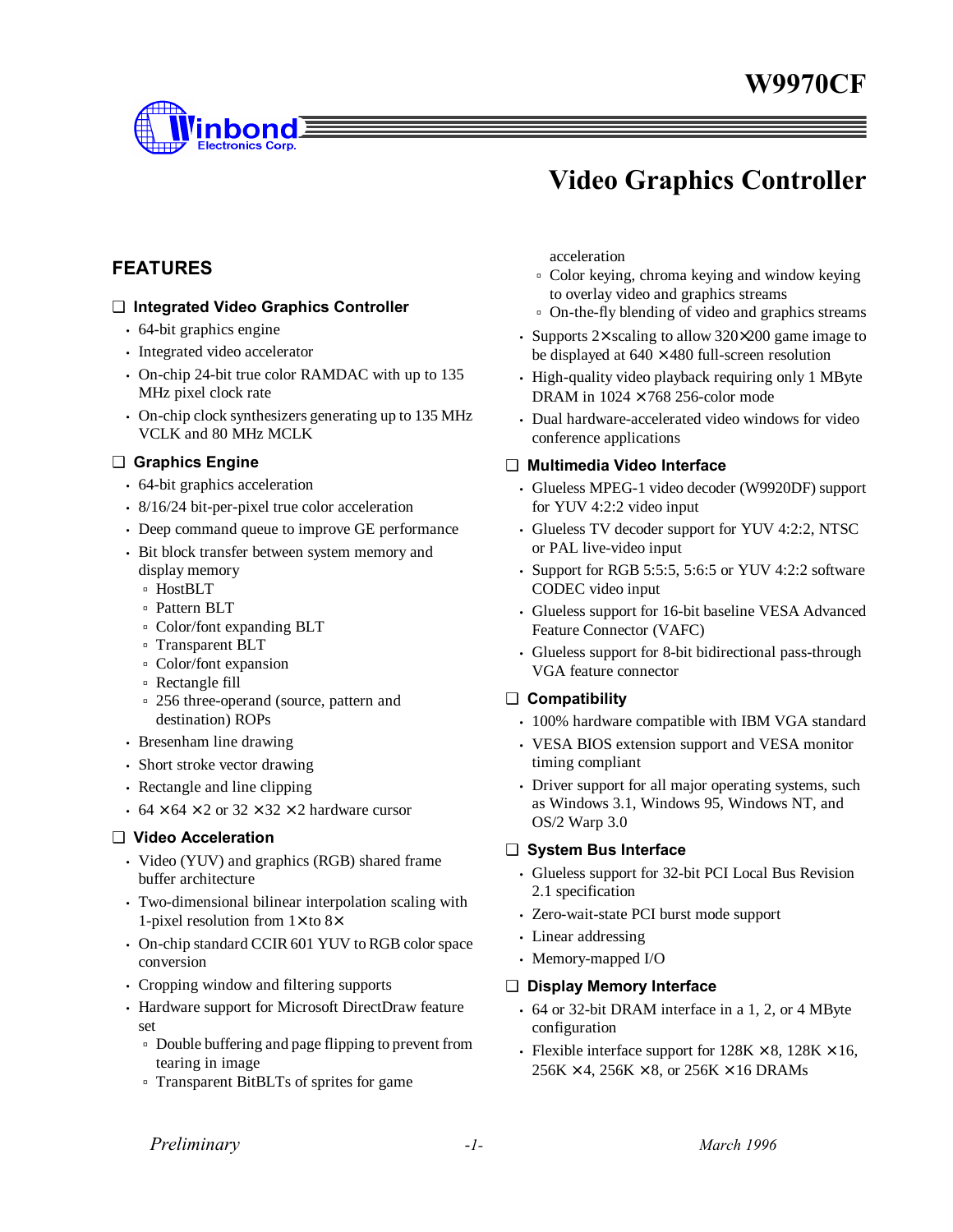

- EDO DRAM support, dual-CAS# and dual-WE# ×16 DRAMs support
- Auto memory size detection and auto bank switching
- Supports UMA (Unified Memory Architecture) to share frame buffer with system memory

#### ❑ **Green PC support**

• VESA DPMS

- RAMDAC/clock synthesizers power management
- ❑ **Smart monitor control**
	- VESA-compatible DDC1 and DDC2
- ❑ **Packaging**
	- 208-pin PQFP package



**Figure 1. W9970CF System Application Diagram**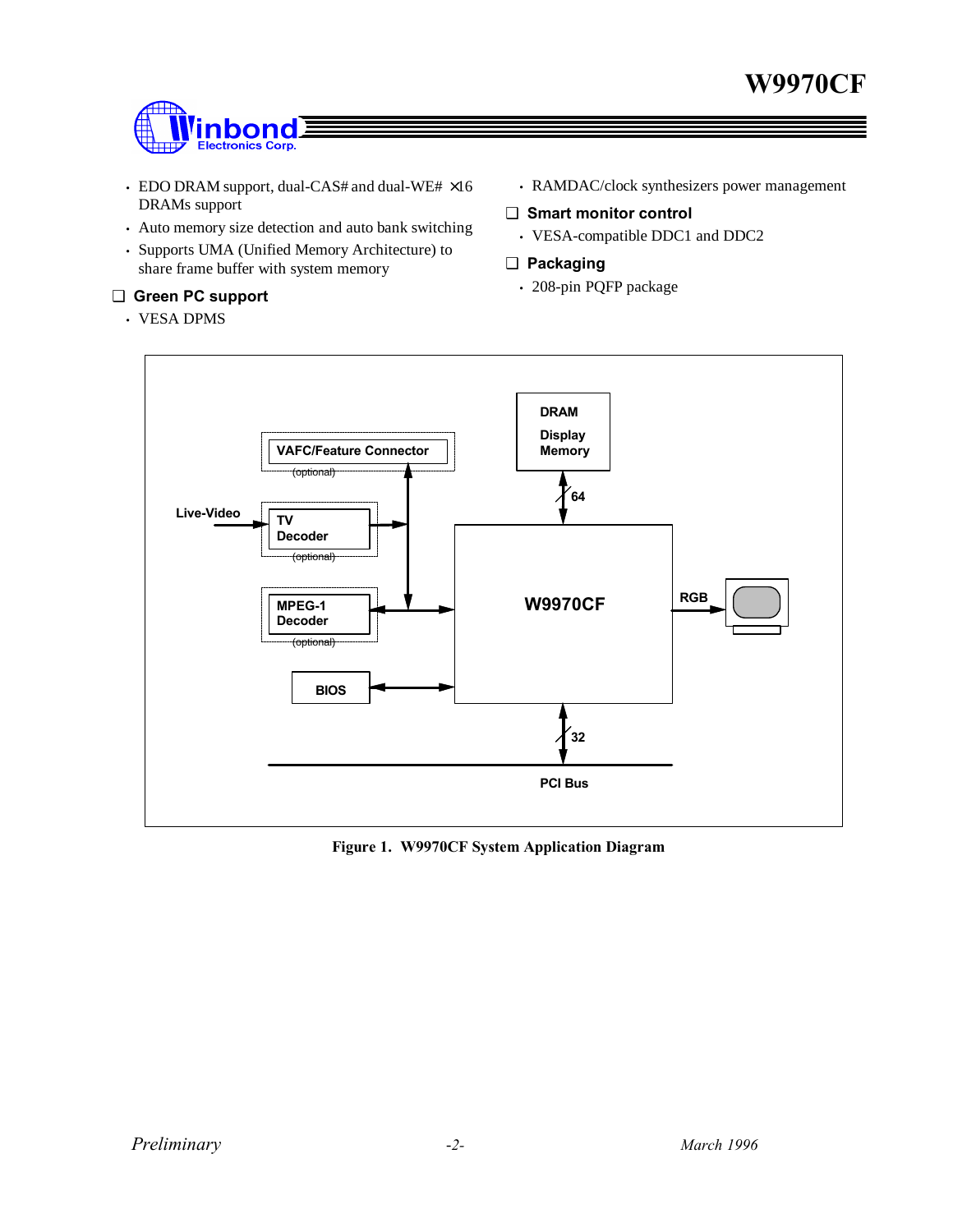

### **OVERVIEW**

The W9970CF Integrated Video Graphics Accelerator is a highly integrated product offered by Winbond to provide high-performance graphical user interface (GUI) acceleration and TV-quality full-screen motion video acceleration for PCI Bus-based IBM PCs or their compatibles. An on-chip RAMDAC and dual programmable clock synthesizers with up to 135 MHz pixel data rate are also integrated to simplify system design and reduce cost.

The W9970CF is a high-performance graphics accelerator specially designed for the Microsoft Windows family, IBM OS/2, and DOS-based applications. Besides the 100% IBM VGA registerlevel compatibility, the W9970CF incorporates a 64 bit graphics engine (GE) to accelerate drawing functions such as bit block transfer (BitBLT), line drawing, clipping, and hardware cursor manipulation.

The integrated video accelerator (VA) features highquality video filtering, bilinear interpolation scaling along both the X and Y axes, color space conversion and overlay keying. In addition to accelerating software video playback, the W9970CF also provides an advanced multimedia video interface for glueless

interfacing to the Winbond W9920DF MPEG-1 video decoder and TV decoders such as the Philips SAA7110 and Brooktree Bt815A/7A/9A. The 16-bit baseline VESA Advanced Feature Connector (VAFC) and the 8-bit bidirectional IBM Feature Connector are also supported for legacy video applications. By performing scaling and color space conversion on the fly, the W9970CF provides high-quality video playback in  $1024 \times 768$  256-color mode with only 1 MBytes of DRAM.

The integration of a GE, a VA, RAMDAC and dual clock synthesizers in one chip provides an all-in-one controller for graphics and video display subsystem. The flexible display memory interface design of the W9970CF allows system designers to select various types of DRAMs, including  $128K \times 8$ ,  $128K \times 16$ ,  $256K \times 4$ ,  $256K \times 8$ , and  $256K \times 16$  in either fast page or extended data out (EDO) modes.

The W9970CF supports a glueless interface with the 32-bit PCI Local Bus. Green PC power management is supported via VESA Display Power Management Signaling (DPMS) and power-down of the on-chip RAMDAC and clock synthesizers. The VESA DDC1 and DDC2 smart monitor control is also supported.



**Figure 2. W9970CF Block Diagram**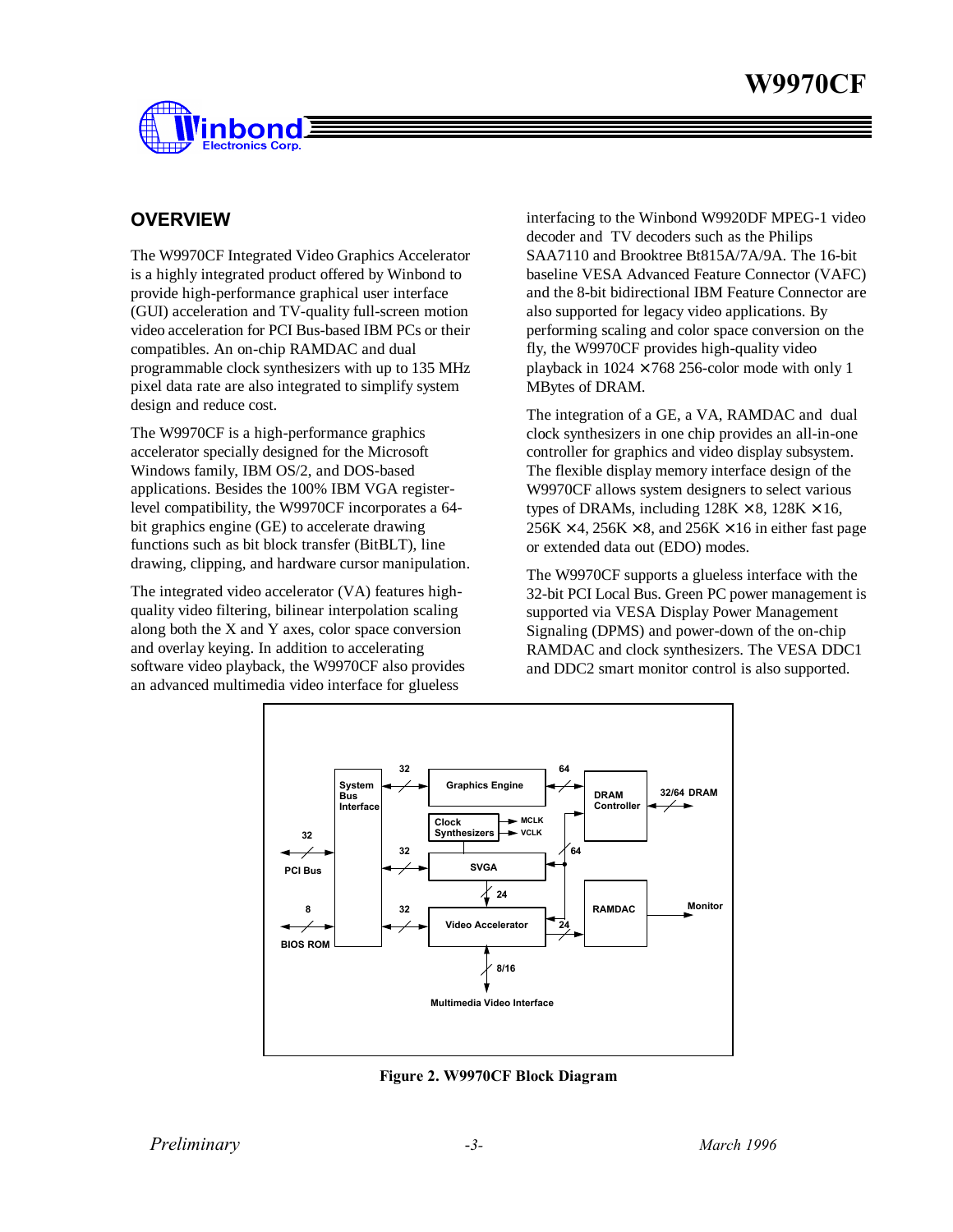

## **GRAPHICS ENGINE**

The 64-bit graphics engine (GE) is specially designed to improve the performance of applications such as Microsoft Windows and other graphical user interface software. Performance is enhanced by accelerating GUI functions such as BitBLTs, Bresenham line draw, and short stroke vector. The GE performs several types of BitBLTs, including HostBLT, pattern BLT, color/font expanding BLT, transparent BLT, color expansion, and rectangle fill, with 256 ROPS on source, pattern, and destination. The graphics engine operates at all pixel depths in enhanced modes, including  $8/16/24$  bit-per-pixel modes. A  $64 \times 64 \times 2$ or  $32 \times 32 \times 2$  hardware cursor, fully compatible with Microsoft Windows, is used to speed up cursor performance and accelerate all graphics operations by eliminating the CPU overhead associated with cursor manipulation.

## **VIDEO ACCELERATOR**

The Video Accelerator is a high-quality video processor for enhancing and displaying video images. It not only accelerates software video playback but also facilitates the interface to MPEG-1 video decoders and TV decoders.

The video accelerator employs back-end color space conversion and a scaling mechanism (see Figure 3). Video and game-generated graphics frames are read from an off-screen buffer and sent to the overlay and blending control block as the secondary stream. Color space conversion and scaling are performed along the way. This on-the-fly video acceleration and overlaying ensure game and video playback at full speed.

#### **Color Space Conversion**

The built-in color space converter converts YUV format to 24-bit RGB format according to the CCIR 601-2 Recommendation.

#### **Down Scaling**

The down-scaling function is performed by dropping

pixels or lines. To support arbitrary scaling factors, the video accelerator uses a digital differential accumulator (DDA) to drop pixels or lines smoothly. The scaling factor may range from 1/64 to 63/64.

#### **Scaling up by 2D Interpolation**

Rather than duplicating pixels or lines for enlargement, the video accelerator uses a 2-D bilinear interpolation algorithm to enhance the output for high-quality video display.

The interpolation algorithm creates seven weighted, intermediate values between two original pixels or lines, which allows a maximum of 800% enlargement. For non-integer scaling, a 10-bit DDA with 1/1024 resolution is used to interpolate pixels by averaging.

#### **2x Scaling**

The 2x scaling located in the RAMDAC is used to optionally scale up, both horizontally and vertically, by a factor of 2 for the overlaid data stream. This is used to scale  $320 \times 240$  game-generated frames to full screen.

#### **Filtering**

The video accelerator provides horizontal RGB or YUV filtering to reduce noise and aliasing artifacts in the video data stream

#### **Cropping**

A rectangular cropping window is supported in the video accelerator for subsampling the incoming video data stream. Only video located in the cropping window can be stored into the off-screen buffer.

#### **Alpha Blending**

Alpha blending is supported for overlaying the primary stream and secondary stream. The alpha value can be 1 bit or 3 bits. The 1-bit alpha depth overlaying (also known as software key) is supported only for the pixel format of RGB 1:5:5:5, where the alpha bit value of 0 is transparent and value of 1 is opaque.

An overlay control register specifies the 3-bit alpha value for the primary stream (Kp) and secondary stream (Ks). Note that  $Kp + Ks$  must be  $\leq 8$ . The blending equation is  $[Py \times Kp + Ps \times Ks]/8$ , where Pp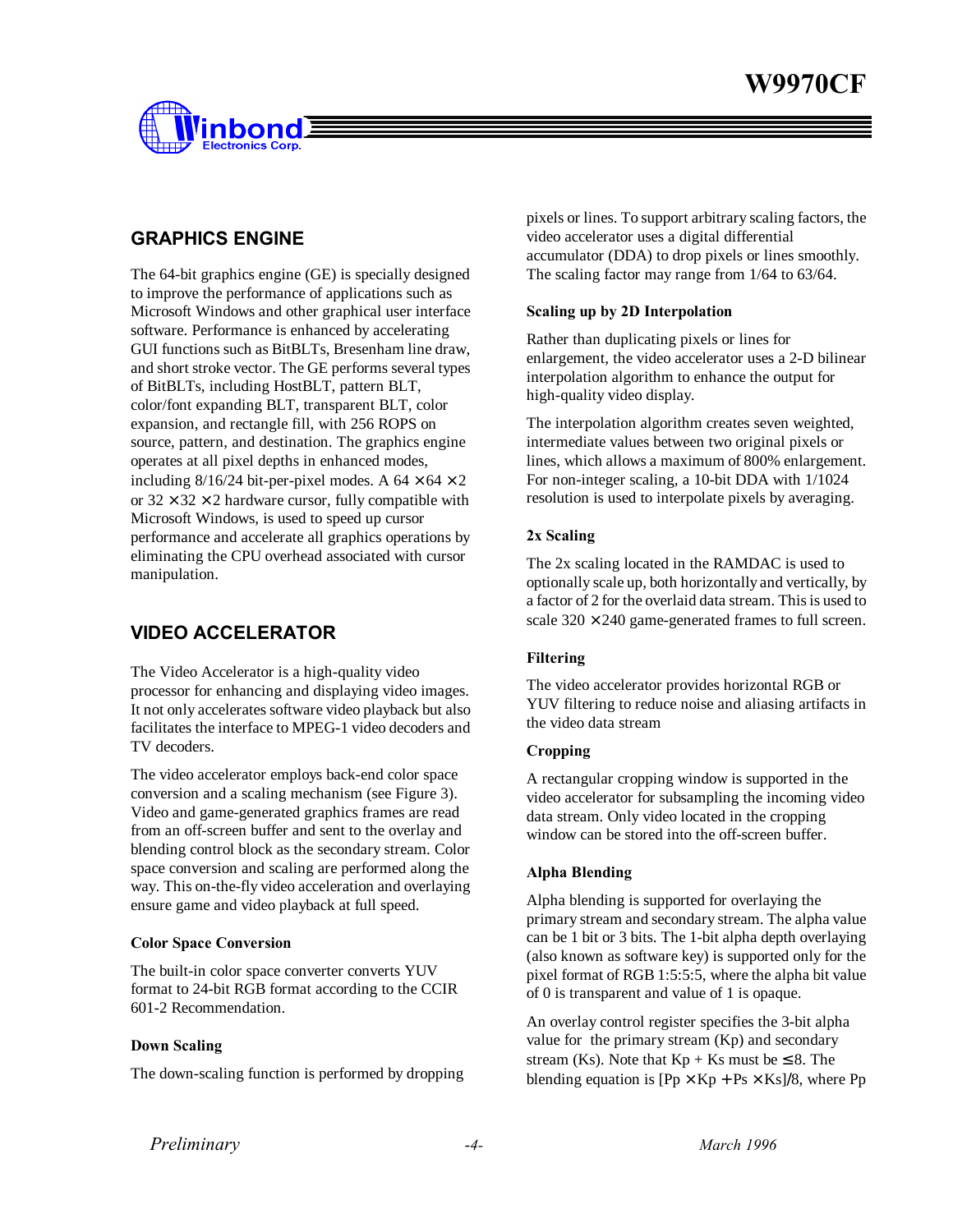## **W9970CF**



is the primary stream pixel data and Ps is the secondary stream pixel data.

#### **Overlay Control**

The overlay controller provides control for overlaying of four input sources: the primary stream (normally the graphics data), secondary stream, blending stream, and FC/VAFC pass-through data stream. When the hardware cursor is active, it is overlaid on top of all stream images. The W9970CF supports a range of advanced forms of keying including window key, color

key, chroma key, software key (1-bit alpha overlaying in RGB 1:5:5:5 format), external key (FC/VAFC only), and a logic combination of these keys.

#### **Dual Video Windows**

Two video windows may be displayed on the monitor simultaneously. This makes W9970CF highly suitable for video conferencing applications. If the two video windows are placed at different scan lines, they can be scaled separately with different factors.



**Figure 3. Video Accelerator Block Diagram**